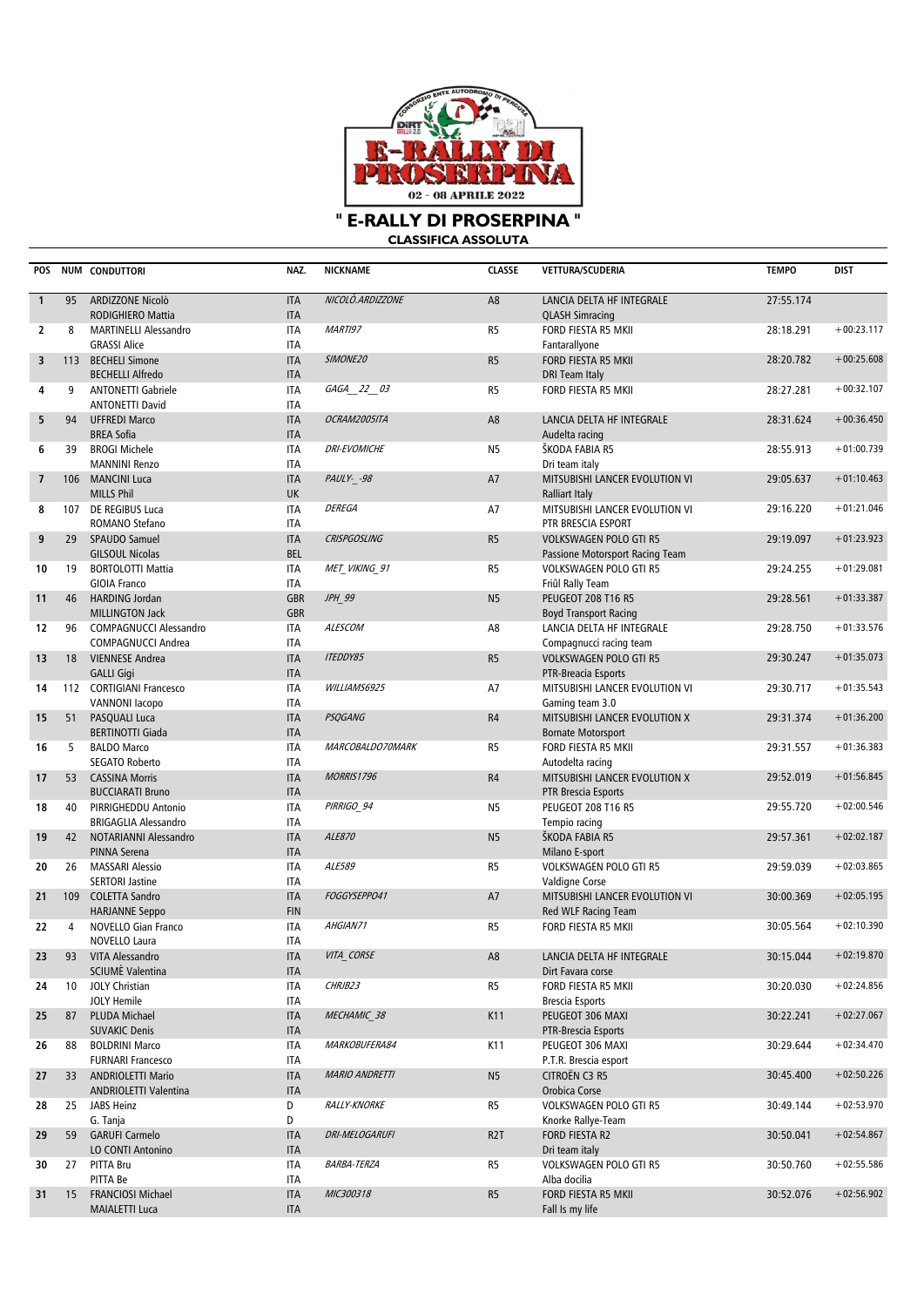

**" E-RALLY DI PROSERPINA " CLASSIFICA ASSOLUTA**

| POS |     | NUM CONDUTTORI                                                          | NAZ.                                   | <b>NICKNAME</b>        | <b>CLASSE</b>    | <b>VETTURA/SCUDERIA</b>                                                       | <b>TEMPO</b> | <b>DIST</b>  |
|-----|-----|-------------------------------------------------------------------------|----------------------------------------|------------------------|------------------|-------------------------------------------------------------------------------|--------------|--------------|
| 32  | 92  | LO PRESTI Giuseppe<br><b>ALAGNA Marco</b>                               | ITA<br><b>ITA</b>                      | <b>NESMYT</b>          | K11              | <b>VOLKSWAGEN GOLF KITCAR</b>                                                 | 30:56.180    | $+03:01.006$ |
| 33  | 110 | <b>DE SANTIS Emiddio</b><br><b>LEONARDI Davide</b>                      | <b>ITA</b><br><b>ITA</b>               | <b>SUPEREMIDDIO</b>    | A7               | Dirt Rally Lazio<br>MITSUBISHI LANCER EVOLUTION VI<br><b>DIRT RALLY LAZIO</b> | 31:06.240    | $+03:11.066$ |
| 34  |     | 77 CRESTANI Davide<br>COMAZZETTO Michael                                | <b>ITA</b><br><b>ITA</b>               | DRLCRESTA              | R <sub>2</sub> B | PEUGEOT 208 R2                                                                | 31:10.897    | $+03:15.723$ |
| 35  | 60  | <b>CASALE Andrea</b>                                                    | <b>MON</b>                             | PTR ANDREGILLA         | R <sub>2</sub> T | Dirt rally Lazio<br>FORD FIESTA R2                                            | 31:20.580    | $+03:25.406$ |
| 36  | 84  | <b>CASALE Nicole</b><br><b>BARBIERI Fulvio</b>                          | <b>MON</b><br><b>ITA</b>               | <b>FASTANDFULVIOUS</b> | K11              | PTR Brescia ESports<br>SEAT IBIZA KIT CAR                                     | 31:25.012    | $+03:29.838$ |
| 37  | 103 | <b>FERRARI Cristina</b><br><b>CARUSO Andrea</b>                         | <b>ITA</b><br><b>ITA</b>               | CARURACING             | A7               | Sosio Corse<br>FORD ESCORT RS COSWORTH                                        | 31:29.931    | $+03:34.757$ |
| 38  | 108 | <b>ANDREUSSI Anna</b><br>PORTA Mattia                                   | <b>ITA</b><br><b>ITA</b>               | <b>TIAPORTA</b>        | A7               | <b>DIRT RALLY LAZIO</b><br>MITSUBISHI LANCER EVOLUTION VI                     | 31:46.869    | $+03:51.695$ |
| 39  | 64  | <b>TRENTINI Pancrazio</b><br><b>FURNARI Francesco</b>                   | <b>ITA</b><br><b>ITA</b>               | FURFRA15               | R <sub>2</sub> T | Val Tupa Corse<br>FORD FIESTA R2                                              | 31:58.244    | $+04:03.070$ |
| 40  | 61  | <b>BOLDRINI Marco</b><br><b>MANNI Luca</b>                              | <b>ITA</b><br><b>ITA</b>               | PMSRT-MAPPA17          | R <sub>2</sub> T | Ptr Brescia esport<br>FORD FIESTA R2                                          | 32:28.592    | $+04:33.418$ |
| 41  | 82  | <b>BETTAZZA Nicolas</b><br><b>FERRARIO Marco</b><br><b>GRILLO Mirko</b> | <b>ITA</b><br><b>ITA</b><br><b>ITA</b> | <b>DRA-EXTRAMRC</b>    | R <sub>2</sub> B | Passione Motorsport Racing Team<br>OPEL ADAM R2<br>Demolizioni Ralliart       | 32:32.297    | $+04:37.123$ |
| 42  | 70  | <b>CORBISIERO Nicolas</b><br><b>GRAZIANO Raffaele</b>                   | <b>ITA</b><br><b>ITA</b>               | NIKI CORBI             | R <sub>2</sub> T | FORD FIESTA R2                                                                | 32:44.619    | $+04:49.445$ |
| 43  | 73  | SABBATINI Nicola<br><b>MICHELI Roberto</b>                              | <b>ITA</b><br><b>ITA</b>               | CONSUMO TERROSO        | R <sub>2</sub> B | PEUGEOT 208 R2                                                                | 32:50.210    | $+04:55.036$ |
| 44  | 52  | <b>NARDO Nino</b><br><b>NARDO Matty</b>                                 | <b>ITA</b><br><b>ITA</b>               | ANTONIONRD546-NI       | R4               | MITSUBISHI LANCER EVOLUTION X<br><b>NNTeam</b>                                | 32:55.221    | $+05:00.047$ |
| 45  | 98  | <b>DARIOLI Mauro</b><br><b>VEDOVELLI Mauro</b>                          | <b>ITA</b><br><b>ITA</b>               | <b>ERKAI91</b>         | A <sub>8</sub>   | LANCIA DELTA HF INTEGRALE<br>Mont de l'ai Racing                              | 33:00.536    | $+05:05.362$ |
| 46  | 32  | <b>CORONA Giovanni</b><br><b>PARODI Roberto</b>                         | <b>ITA</b><br><b>ITA</b>               | <b>WRC NANNI</b>       | N <sub>5</sub>   | <b>PEUGEOT 208 T16 R5</b><br>Sportec                                          | 33:08.822    | $+05:13.648$ |
| 47  | 66  | <b>FONTANA Giacomo</b><br>DE LUCA Erika                                 | <b>ITA</b><br><b>ITA</b>               | <b>FONTASCHENKO</b>    | R <sub>2</sub> T | <b>FORD FIESTA R2</b>                                                         | 33:12.746    | $+05:17.572$ |
| 48  | 30  | SANTO Stefano<br>SANTO Andrea                                           | <b>ITA</b><br><b>ITA</b>               | UOMOLUPPOLO1           | N <sub>5</sub>   | <b>PEUGEOT 208 T16 R5</b><br>Team D'Ambra                                     | 33:15.605    | $+05:20.431$ |
| 49  | 67  | <b>NOTARO Fabio</b><br>SANGIORGIO Valentina                             | <b>ITA</b><br><b>ITA</b>               | FABIONOT17             | R <sub>2</sub> T | FORD FIESTA R2                                                                | 33:43.500    | $+05:48.326$ |
| 50  | 90  | <b>GIORDANO Fabio</b><br><b>PROIETTI Gianluca</b>                       | <b>ITA</b><br><b>ITA</b>               | RALLYCARS24            | K11              | PEUGEOT 306 MAXI<br><b>GAMING TEAM 3.0</b>                                    | 33:52.418    | $+05:57.244$ |
| 51  | 75  | <b>GIANNECCHINI Nicola</b><br><b>BERCHIOLLI Stefano</b>                 | <b>ITA</b><br><b>ITA</b>               | NIKOLANIKO92           | R <sub>2</sub> B | PEUGEOT 208 R2<br>6 ganzo vai                                                 | 34:05.378    | $+06:10.204$ |
| 52  | 13  | <b>MANCIN Davide</b><br><b>MANCIN Sara</b>                              | <b>ITA</b><br><b>ITA</b>               | MANCIN.DAVIDE          | R5               | FORD FIESTA R5 MKII<br>Macio Racing                                           | 34:42.520    | $+06:47.346$ |
| 53  | 83  | <b>PILLITTERI Antonio</b><br>PILLITTERI Stefano                         | <b>ITA</b><br><b>ITA</b>               | PILLIS94               | K11              | PEUGEOT 306 MAXI<br>P.s.Start                                                 | 35:01.149    | $+07:05.975$ |
| 54  | 63  | <b>RAMIN Matteo</b><br><b>FAPPANI Danilo</b>                            | <b>ITA</b><br>ITA                      | <b>SPEEDTEO</b>        | R <sub>2</sub> T | FORD FIESTA R2<br>Baldon rally racing                                         | 35:12.209    | $+07:17.035$ |
| 55  | 76  | PESCAGLINI Stefano<br><b>CORTOPASSI Silvia</b>                          | <b>ITA</b><br><b>ITA</b>               | <b>STEPANCIO</b>       | R <sub>2</sub> B | PEUGEOT 208 R2                                                                | 35:37.822    | $+07:42.648$ |
| 56  |     | 100 PALLOTTINI Luca<br>PETRUCCI Lorenzo                                 | ITA<br>ITA                             | LUKE-ALLEGRO200        | A7               | SUBARU IMPREZA 1995<br>Passione Motosport Racing Team                         | 36:01.717    | $+08:06.543$ |
| 57  | 47  | <b>IDDAU Salvatore</b><br><b>FOIS Mario</b>                             | <b>ITA</b><br><b>ITA</b>               | S.IDDAU                | N <sub>5</sub>   | CITROËN C3 R5                                                                 | 36:20.236    | $+08:25.062$ |
| 58  |     | 72 ACCIAI Gianluca<br><b>BOSCHI Elena</b>                               | ITA<br>ITA                             | GIAN LUCA30            | R <sub>2</sub> B | PEUGEOT 208 R2<br><b>Bradipo</b>                                              | 36:48.683    | $+08:53.509$ |
| 59  | 62  | <b>VICARIO Matteo</b><br><b>BANGIUS Katia</b>                           | <b>ITA</b><br><b>ITA</b>               | MATTEO86               | R <sub>2</sub> T | FORD FIESTA R2                                                                | 36:48.813    | $+08:53.639$ |
| 60  | 23  | MANTEGAZZA Davide<br>PAGANI Andrea                                      | ITA<br>ITA                             | I-MISSILI              | R5               | VOLKSWAGEN POLO GTI R5<br>Azzurra Rally Team                                  | 37:33.359    | $+09:38.185$ |
| 61  | 74  | <b>DENTELLA Andrea</b><br><b>DENTELLA Marco</b>                         | <b>ITA</b><br><b>ITA</b>               | AND-PLAY87             | R <sub>2</sub> B | PEUGEOT 208 R2<br><b>MARACING</b>                                             | 41:12.894    | $+13:17.720$ |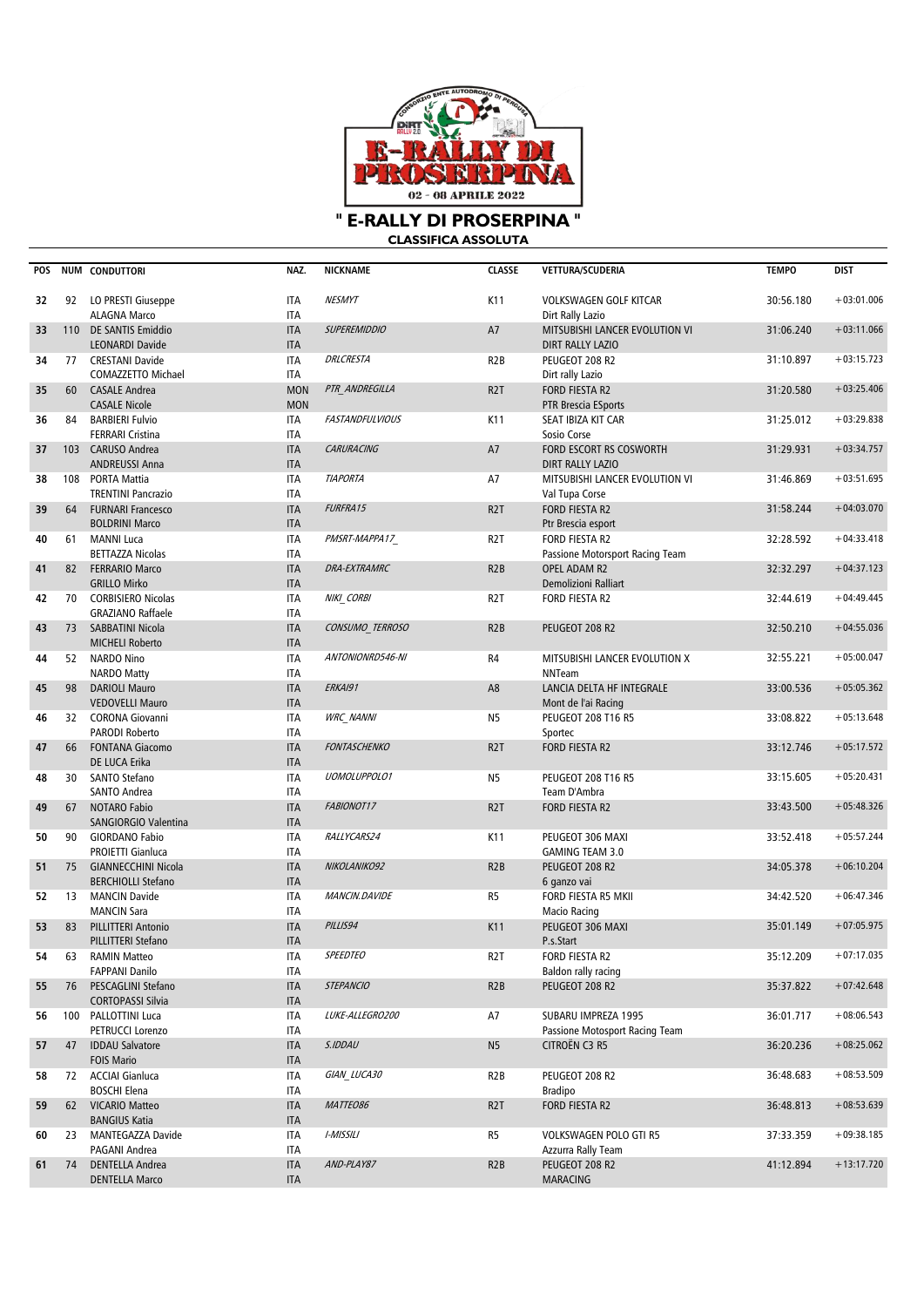

**CLASSIFICA CLASSE R5**

| <b>POS</b>               |                         | NUM CONDUTTORI               | NAZ.       | <b>NICKNAME</b>     | <b>CLASSE</b>  | VETTURA/SCUDERIA                | <b>TEMPO</b> | <b>DIST</b>  |
|--------------------------|-------------------------|------------------------------|------------|---------------------|----------------|---------------------------------|--------------|--------------|
| $\mathbf{1}$             | 8                       | <b>MARTINELLI Alessandro</b> | <b>ITA</b> | MARTI97             | R <sub>5</sub> | <b>FORD FIESTA R5 MKII</b>      | 28:18.291    |              |
|                          |                         | <b>GRASSI Alice</b>          | <b>ITA</b> |                     |                | Fantarallyone                   |              |              |
| $\overline{2}$           |                         | 113 BECHELI Simone           | <b>ITA</b> | SIMONE20            | R <sub>5</sub> | FORD FIESTA R5 MKII             | 28:20.782    | $+00:02.491$ |
|                          |                         | <b>BECHELLI Alfredo</b>      | <b>ITA</b> |                     |                | DRI Team Italy                  |              |              |
| 3                        | 9                       | <b>ANTONETTI Gabriele</b>    | <b>ITA</b> | GAGA 22 03          | R <sub>5</sub> | FORD FIESTA R5 MKII             | 28:27.281    | $+00:08.990$ |
|                          |                         | <b>ANTONETTI David</b>       | <b>ITA</b> |                     |                |                                 |              |              |
| 4                        | 29                      | SPAUDO Samuel                | <b>ITA</b> | <b>CRISPGOSLING</b> | R <sub>5</sub> | <b>VOLKSWAGEN POLO GTI R5</b>   | 29:19.097    | $+01:00.806$ |
|                          |                         | <b>GILSOUL Nicolas</b>       | BEL        |                     |                | Passione Motorsport Racing Team |              |              |
| 5                        | 19                      | <b>BORTOLOTTI Mattia</b>     | <b>ITA</b> | MET VIKING 91       | R <sub>5</sub> | <b>VOLKSWAGEN POLO GTI R5</b>   | 29:24.255    | $+01:05.964$ |
|                          |                         | <b>GIOIA Franco</b>          | <b>ITA</b> |                     |                | Friûl Rally Team                |              |              |
| 6                        | 18                      | <b>VIENNESE Andrea</b>       | <b>ITA</b> | <b>ITEDDY85</b>     | R <sub>5</sub> | VOLKSWAGEN POLO GTI R5          | 29:30.247    | $+01:11.956$ |
|                          |                         | <b>GALLI Gigi</b>            | <b>ITA</b> |                     |                | PTR-Breacia Esports             |              |              |
| $\overline{\phantom{a}}$ | 5                       | <b>BALDO Marco</b>           | <b>ITA</b> | MARCOBALDO70MARK    | R <sub>5</sub> | FORD FIESTA R5 MKII             | 29:31.557    | $+01:13.266$ |
|                          |                         | <b>SEGATO Roberto</b>        | <b>ITA</b> |                     |                | Autodelta racing                |              |              |
| 8                        | 26                      | <b>MASSARI Alessio</b>       | <b>ITA</b> | ALE589              | R5             | VOLKSWAGEN POLO GTI R5          | 29:59.039    | $+01:40.748$ |
|                          |                         | <b>SERTORI Jastine</b>       | <b>ITA</b> |                     |                | Valdigne Corse                  |              |              |
| 9                        | $\overline{4}$          | <b>NOVELLO Gian Franco</b>   | <b>ITA</b> | AHGIAN71            | R <sub>5</sub> | FORD FIESTA R5 MKII             | 30:05.564    | $+01:47.273$ |
|                          |                         | <b>NOVELLO Laura</b>         | <b>ITA</b> |                     |                |                                 |              |              |
| 10                       | 10 <sup>°</sup>         | <b>JOLY Christian</b>        | <b>ITA</b> | CHRJB23             | R5             | FORD FIESTA R5 MKII             | 30:20.030    | $+02:01.739$ |
|                          |                         | <b>JOLY Hemile</b>           | <b>ITA</b> |                     |                | <b>Brescia Esports</b>          |              |              |
| 11                       |                         | 25 JABS Heinz                | D          | <b>RALLY-KNORKE</b> | R <sub>5</sub> | <b>VOLKSWAGEN POLO GTI R5</b>   | 30:49.144    | $+02:30.853$ |
|                          |                         | G. Tanja                     | D          |                     |                | Knorke Rallye-Team              |              |              |
| 12                       | 27                      | PITTA Bru                    | <b>ITA</b> | <b>BARBA-TERZA</b>  | R5             | <b>VOLKSWAGEN POLO GTI R5</b>   | 30:50.760    | $+02:32.469$ |
|                          |                         | PITTA Be                     | <b>ITA</b> |                     |                | Alba docilia                    |              |              |
| 13                       | 15 <sup>2</sup>         | <b>FRANCIOSI Michael</b>     | <b>ITA</b> | MIC300318           | R <sub>5</sub> | FORD FIESTA R5 MKII             | 30:52.076    | $+02:33.785$ |
|                          |                         | <b>MAIALETTI Luca</b>        | <b>ITA</b> |                     |                | Fall Is my life                 |              |              |
| 14                       | 13                      | <b>MANCIN Davide</b>         | <b>ITA</b> | MANCIN.DAVIDE       | R <sub>5</sub> | FORD FIESTA R5 MKII             | 34:42.520    | $+06:24.229$ |
|                          |                         | <b>MANCIN Sara</b>           | <b>ITA</b> |                     |                | <b>Macio Racing</b>             |              |              |
| 15                       | 23                      | MANTEGAZZA Davide            | <b>ITA</b> | I-MISSILI           | R <sub>5</sub> | <b>VOLKSWAGEN POLO GTI R5</b>   | 37:33.359    | $+09:15.068$ |
|                          |                         | <b>PAGANI Andrea</b>         | <b>ITA</b> |                     |                | Azzurra Rally Team              |              |              |
| 16                       | $\overline{7}$          | <b>BERTIN Luca Matteo</b>    | <b>ITA</b> | LUCAB1976           | R5             | FORD FIESTA R5 MKII             | <b>RIT</b>   |              |
|                          |                         | <b>SCANA Silvia</b>          | <b>ITA</b> |                     |                | Autodelta racing                |              |              |
| 17                       | 11                      | LOVISOTTO Matteo             | <b>ITA</b> | <b>SML TURBO</b>    | R <sub>5</sub> | FORD FIESTA R5 MKII             | <b>RIT</b>   |              |
|                          |                         | <b>MARIO Turbo</b>           | <b>VEN</b> |                     |                | <b>SML TURBO</b>                |              |              |
| 18                       | 22                      | RAGUSA Angelo                | <b>ITA</b> | ANGELO.RAGUSA       | R <sub>5</sub> | <b>VOLKSWAGEN POLO GTI R5</b>   | <b>RIT</b>   |              |
|                          |                         | <b>ARCANO Giada</b>          | <b>ITA</b> |                     |                | Dirt rally Lazio                |              |              |
| 19                       | 6                       | <b>TUMIATI Nicolò</b>        | <b>ITA</b> | TUMING 27           | R <sub>5</sub> | FORD FIESTA R5 MKII             | <b>RIT</b>   |              |
|                          |                         | <b>VAMONOS Frank</b>         | <b>ITA</b> |                     |                | <b>Bella</b>                    |              |              |
| 20                       | 20                      | PIO Ste                      | <b>ITA</b> | <b>BRICIOLA</b>     | R <sub>5</sub> | <b>VOLKSWAGEN POLO GTI R5</b>   | <b>RIT</b>   |              |
|                          |                         | PIRRO Gian                   | <b>ITA</b> |                     |                | <b>Tre Gazzelle</b>             |              |              |
| 21                       | $\overline{2}$          | <b>VIRGILI Alessandro</b>    | <b>ITA</b> | SECCO98             | R <sub>5</sub> | <b>FORD FIESTA R5</b>           | <b>RIT</b>   |              |
|                          |                         | <b>VERHULST Viola</b>        | <b>NED</b> |                     |                | Fantarallyone                   |              |              |
| 22                       | $\overline{\mathbf{3}}$ | <b>BELLUZZO Salvatore</b>    | <b>ITA</b> | TOTUB90             | R <sub>5</sub> | FORD FIESTA R5 MKII             | <b>RIT</b>   |              |
|                          |                         | VITA Alessandro              | <b>ITA</b> |                     |                | Dirt favara corse               |              |              |
| 23                       | $\mathbf{1}$            | KOŻUCHOWSKI Marcin           | PL         | <b>MRFASOLA</b>     | R <sub>5</sub> | <b>FORD FIESTA R5</b>           | SQL          |              |
|                          |                         | KORNACKI Adam                | <b>PL</b>  |                     |                |                                 |              |              |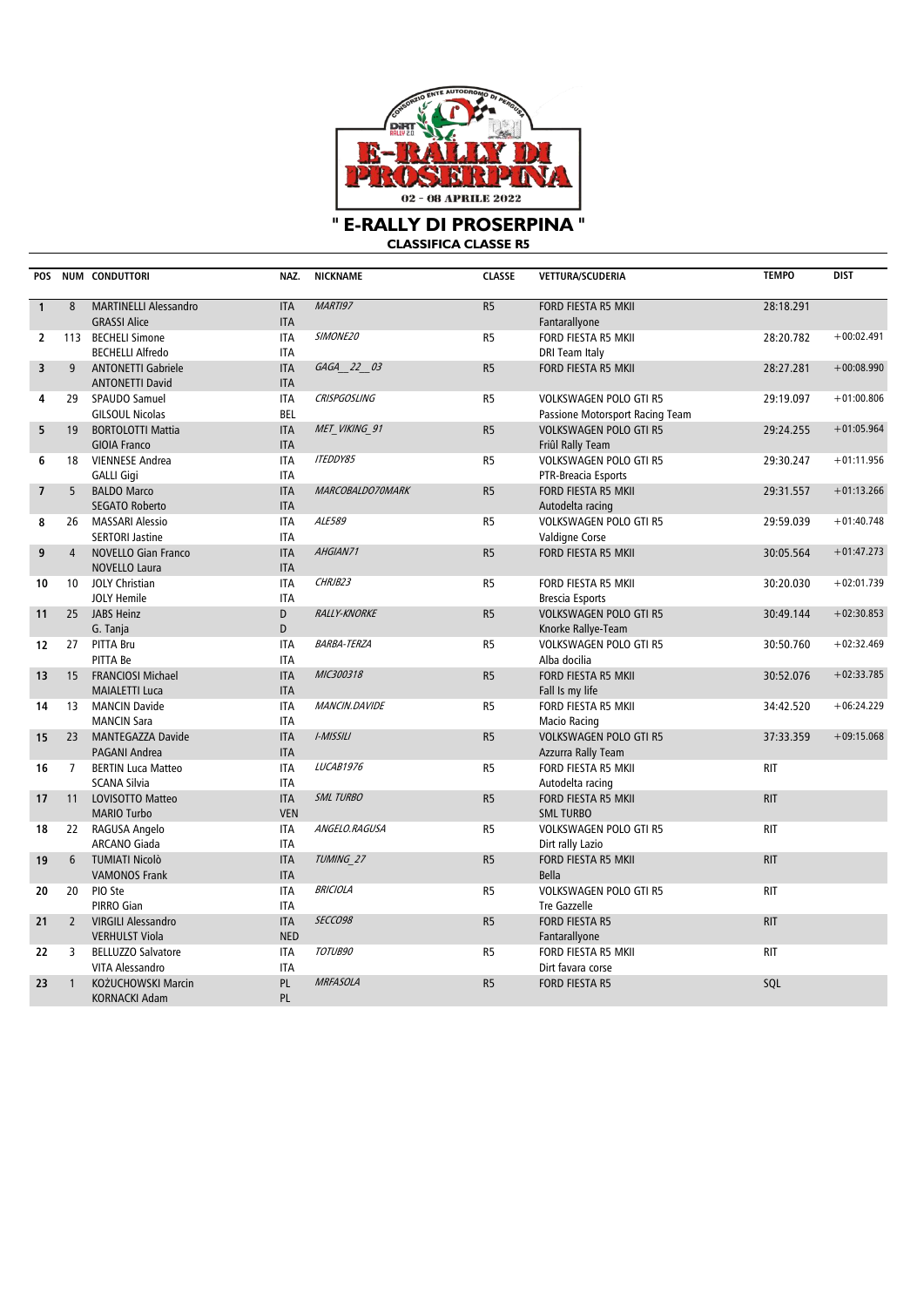

**CLASSIFICA CLASSE N5**

| <b>POS</b>              |                 | NUM CONDUTTORI                                | NAZ.                     | <b>NICKNAME</b>       | <b>CLASSE</b>  | VETTURA/SCUDERIA                            | <b>TEMPO</b> | <b>DIST</b>  |
|-------------------------|-----------------|-----------------------------------------------|--------------------------|-----------------------|----------------|---------------------------------------------|--------------|--------------|
|                         | 39              | <b>BROGI Michele</b>                          |                          | <b>DRI-EVOMICHE</b>   | N <sub>5</sub> | ŠKODA FABIA R5                              | 28:55.913    |              |
| $\mathbf{1}$            |                 |                                               | <b>ITA</b>               |                       |                |                                             |              |              |
|                         |                 | <b>MANNINI Renzo</b><br><b>HARDING Jordan</b> | <b>ITA</b>               | JPH 99                | <b>N5</b>      | Dri team italy<br><b>PEUGEOT 208 T16 R5</b> |              | $+00:32.648$ |
| $\overline{2}$          | 46              |                                               | <b>GBR</b>               |                       |                |                                             | 29:28.561    |              |
|                         |                 | <b>MILLINGTON Jack</b>                        | <b>GBR</b>               |                       |                | <b>Boyd Transport Racing</b>                |              | $+00:59.807$ |
| $\overline{\mathbf{3}}$ | 40              | PIRRIGHEDDU Antonio                           | <b>ITA</b>               | PIRRIGO 94            | N <sub>5</sub> | <b>PEUGEOT 208 T16 R5</b>                   | 29:55.720    |              |
|                         |                 | <b>BRIGAGLIA Alessandro</b>                   | <b>ITA</b>               | ALE870                |                | Tempio racing                               |              | $+01:01.448$ |
| 4                       | 42              | NOTARIANNI Alessandro                         | <b>ITA</b>               |                       | <b>N5</b>      | ŠKODA FABIA R5                              | 29:57.361    |              |
|                         |                 | PINNA Serena                                  | <b>ITA</b>               | <b>MARIO ANDRETTI</b> |                | Milano E-sport                              |              | $+01:49.487$ |
| 5                       | 33              | <b>ANDRIOLETTI Mario</b>                      | <b>ITA</b>               |                       | N <sub>5</sub> | CITROËN C3 R5                               | 30:45.400    |              |
|                         |                 | <b>ANDRIOLETTI Valentina</b>                  | <b>ITA</b>               |                       |                | Orobica Corse                               |              |              |
| 6                       | 32              | <b>CORONA Giovanni</b>                        | <b>ITA</b><br><b>ITA</b> | <b>WRC NANNI</b>      | <b>N5</b>      | <b>PEUGEOT 208 T16 R5</b>                   | 33:08.822    | $+04:12.909$ |
|                         |                 | <b>PARODI Roberto</b>                         |                          | <b>UOMOLUPPOLO1</b>   |                | Sportec                                     |              | $+04:19.692$ |
| $\overline{7}$          | 30 <sup>2</sup> | <b>SANTO Stefano</b>                          | <b>ITA</b>               |                       | N <sub>5</sub> | <b>PEUGEOT 208 T16 R5</b>                   | 33:15.605    |              |
|                         |                 | <b>SANTO Andrea</b>                           | <b>ITA</b>               |                       |                | Team D'Ambra                                |              |              |
| 8                       | 47              | <b>IDDAU Salvatore</b>                        | <b>ITA</b>               | S.IDDAU               | N <sub>5</sub> | CITROËN C3 R5                               | 36:20.236    | $+07:24.323$ |
|                         |                 | <b>FOIS Mario</b>                             | <b>ITA</b>               |                       |                |                                             |              |              |
| 9                       | 35              | <b>CORSO Dario</b>                            | <b>ITA</b>               | DARIONE 1976          | N <sub>5</sub> | <b>PEUGEOT 208 T16 R5</b>                   | <b>RIT</b>   |              |
|                         |                 | <b>NUCCIO Beppe</b>                           | <b>ITA</b>               |                       |                | Trinacria Sport                             |              |              |
| 10                      | 38              | <b>SFORZIN Matteo</b>                         | <b>ITA</b>               | MATE04                | <b>N5</b>      | PEUGEOT 208 T16 R5                          | <b>RIT</b>   |              |
|                         |                 | <b>MENEGANTE Roberta</b>                      | <b>ITA</b>               |                       |                | Veneto Corse                                |              |              |
| 11                      | 34              | OLIVOTTO Ado                                  | <b>ITA</b>               | <b>BARK82</b>         | N <sub>5</sub> | CITROËN C3 R5                               | <b>RIT</b>   |              |
|                         |                 | <b>MARGIOTTA Isabel</b>                       | <b>USA</b>               |                       |                | Veneto corse                                |              |              |
| 12                      | 43              | <b>CAMPARA Andrea</b>                         | <b>ITA</b>               | ANDREA1996C           | <b>N5</b>      | ŠKODA FABIA R5                              | <b>RIT</b>   |              |
|                         |                 | <b>ROMAGNA Davide</b>                         | <b>ITA</b>               |                       |                | Scuderia Palladio                           |              |              |
| 13                      | 45              | <b>BIANCAREDDU Marco</b>                      | <b>ITA</b>               | MICCIALINA82          | N <sub>5</sub> | <b>PEUGEOT 208 T16 R5</b>                   | <b>RIT</b>   |              |
|                         |                 | <b>SPANO Piero</b>                            | <b>ITA</b>               |                       |                | Gelosport                                   |              |              |
| 14                      | 41              | <b>CALVANI Nico</b>                           | <b>ITA</b>               | ARIETE-BUCOLICO       | <b>N5</b>      | ŠKODA FABIA R5                              | <b>RIT</b>   |              |
|                         |                 | <b>MALANCA Luca</b>                           | <b>ITA</b>               |                       |                | Nicoteam                                    |              |              |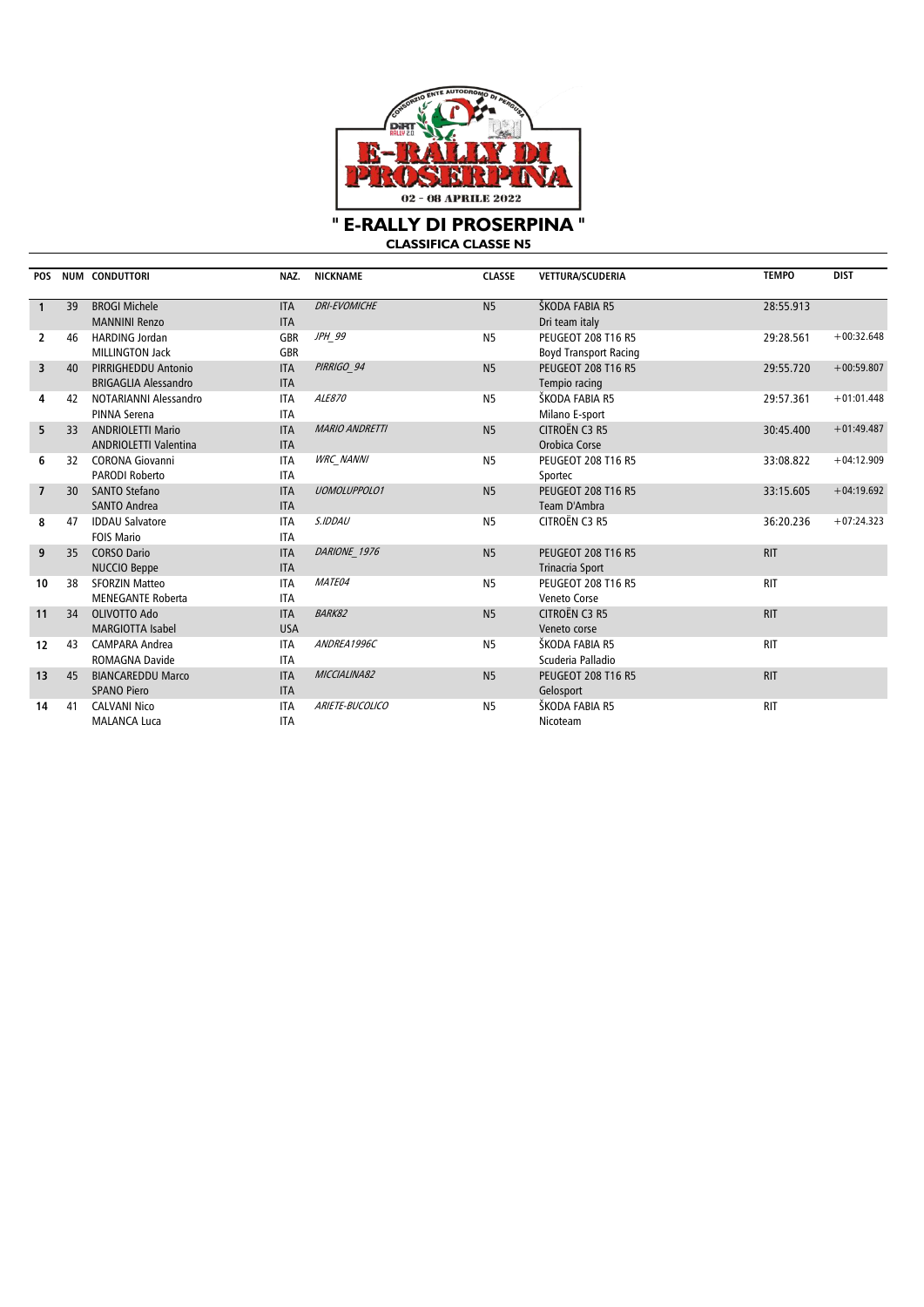

**CLASSIFICA CLASSE R4**

| <b>POS</b> | NUM | CONDUTTORI                                               | NAZ.                     | <b>NICKNAME</b>   | <b>CLASSE</b>  | <b>VETTURA/SCUDERIA</b>                              | <b>TEMPO</b> | <b>DIST</b>  |
|------------|-----|----------------------------------------------------------|--------------------------|-------------------|----------------|------------------------------------------------------|--------------|--------------|
|            | 51  | <b>PASOUALI Luca</b>                                     | <b>ITA</b>               | <b>PSQGANG</b>    | R4             | <b>MITSUBISHI LANCER EVOLUTION X</b>                 | 29:31.374    |              |
|            |     | <b>BERTINOTTI Giada</b>                                  | <b>ITA</b>               |                   |                | <b>Bornate Motorsport</b>                            |              |              |
|            | 53  | <b>CASSINA Morris</b><br><b>BUCCIARATI Bruno</b>         | <b>ITA</b><br><b>ITA</b> | <b>MORRIS1796</b> | R4             | MITSUBISHI LANCER EVOLUTION X<br>PTR Brescia Esports | 29:52.019    | $+00:20.645$ |
| 3          | 52  | NARDO Nino<br><b>NARDO Matty</b>                         | <b>ITA</b><br><b>ITA</b> | ANTONIONRD546-NI  | R <sub>4</sub> | MITSUBISHI LANCER EVOLUTION X<br><b>NNTeam</b>       | 32:55.221    | $+03:23.847$ |
| 4          | 54  | <b>DENTELLA Marco</b><br>DENTELLA Andrea                 | <b>ITA</b><br><b>ITA</b> | <b>MLBALLAS</b>   | R4             | MITSUBISHI LANCER EVOLUTION X<br><b>MARACING</b>     | <b>RIT</b>   |              |
| 5          | 58  | <b>CAPPELLETTI Francesco</b><br><b>PONZANELLI Matteo</b> | <b>ITA</b><br><b>ITA</b> | FRANZ83NZ         | R <sub>4</sub> | MITSUBISHI LANCER EVOLUTION X<br>Crazy Team          | <b>RIT</b>   |              |
| 6          | 55  | <b>MARRA Giuseppe</b><br>ROSSETTI Francesco              | <b>ITA</b><br><b>ITA</b> | <i>DJNOSANG</i>   | R <sub>4</sub> | MITSUBISHI LANCER EVOLUTION X<br>TRM                 | <b>RIT</b>   |              |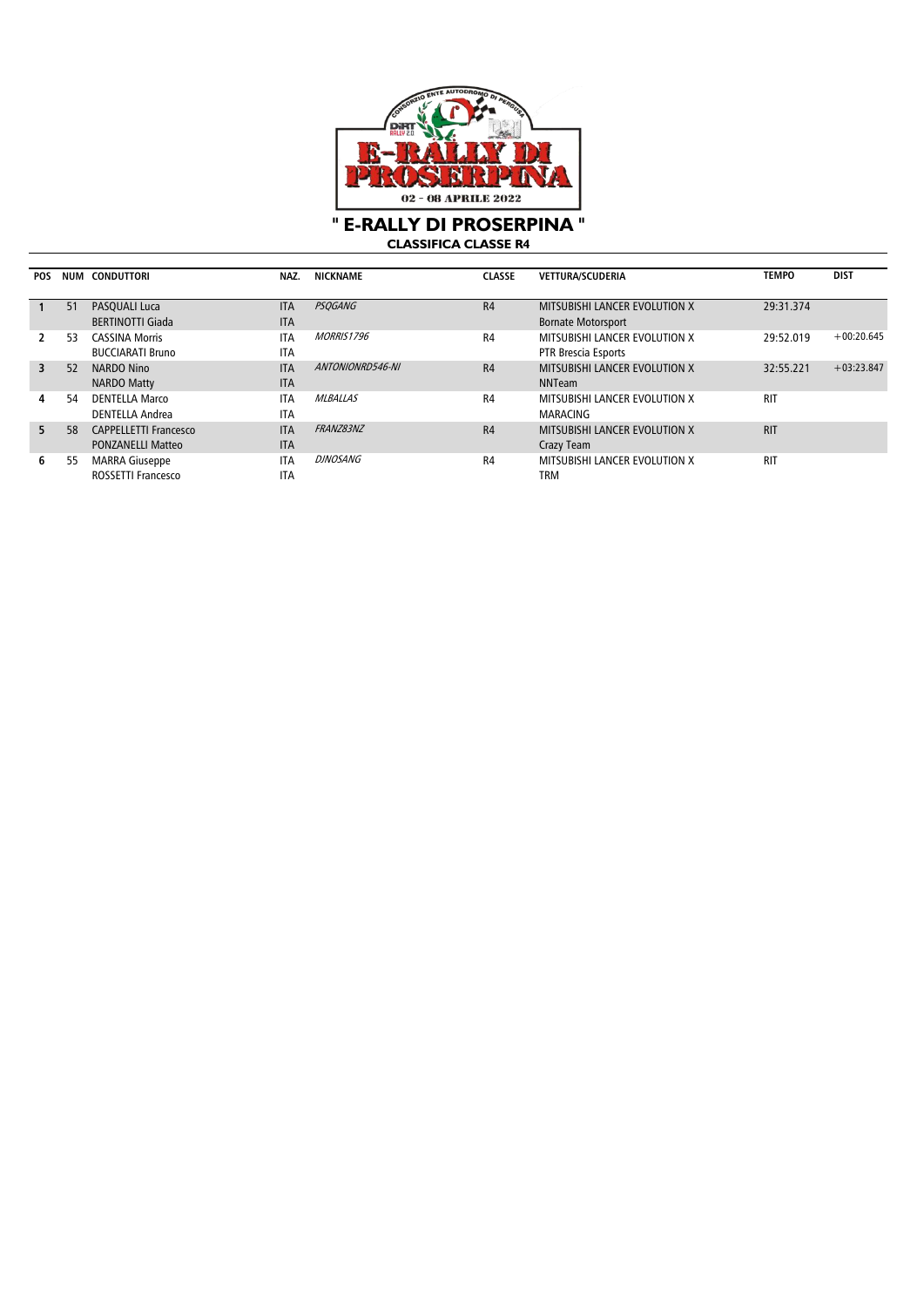

**CLASSIFICA CLASSE R2T**

| <b>POS</b>     |    | <b>NUM CONDUTTORI</b>                                 | NAZ.                     | <b>NICKNAME</b>     | <b>CLASSE</b>    | <b>VETTURA/SCUDERIA</b>                           | <b>TEMPO</b> | <b>DIST</b>  |
|----------------|----|-------------------------------------------------------|--------------------------|---------------------|------------------|---------------------------------------------------|--------------|--------------|
|                | 59 | <b>GARUFI Carmelo</b><br><b>LO CONTI Antonino</b>     | <b>ITA</b><br><b>ITA</b> | DRI-MELOGARUFI      | R <sub>2</sub> T | <b>FORD FIESTA R2</b><br>Dri team italy           | 30:50.041    |              |
|                | 60 | <b>CASALE Andrea</b><br><b>CASALE Nicole</b>          | <b>MON</b><br><b>MON</b> | PTR ANDREGILLA      | R <sub>2</sub> T | <b>FORD FIESTA R2</b><br>PTR Brescia ESports      | 31:20.580    | $+00:30.539$ |
| 3              | 64 | <b>FURNARI Francesco</b><br><b>BOLDRINI Marco</b>     | <b>ITA</b><br><b>ITA</b> | FURFRA15            | R <sub>2</sub> T | <b>FORD FIESTA R2</b><br>Ptr Brescia esport       | 31:58.244    | $+01:08.203$ |
| 4              | 61 | <b>MANNI Luca</b><br><b>BETTAZZA Nicolas</b>          | <b>ITA</b><br><b>ITA</b> | PMSRT-MAPPA17       | R <sub>2</sub> T | FORD FIESTA R2<br>Passione Motorsport Racing Team | 32:28.592    | $+01:38.551$ |
| 5.             | 70 | <b>CORBISIERO Nicolas</b><br><b>GRAZIANO Raffaele</b> | <b>ITA</b><br><b>ITA</b> | NIKI CORBI          | R <sub>2</sub> T | <b>FORD FIESTA R2</b>                             | 32:44.619    | $+01:54.578$ |
| 6              | 66 | <b>FONTANA Giacomo</b><br>DE LUCA Erika               | <b>ITA</b><br><b>ITA</b> | <b>FONTASCHENKO</b> | R <sub>2</sub> T | <b>FORD FIESTA R2</b>                             | 33:12.746    | $+02:22.705$ |
| $\overline{7}$ | 67 | <b>NOTARO Fabio</b><br><b>SANGIORGIO Valentina</b>    | <b>ITA</b><br><b>ITA</b> | FABIONOT17          | R <sub>2</sub> T | <b>FORD FIESTA R2</b>                             | 33:43.500    | $+02:53.459$ |
| 8              | 63 | <b>RAMIN Matteo</b><br><b>FAPPANI Danilo</b>          | <b>ITA</b><br><b>ITA</b> | <b>SPEEDTEO</b>     | R <sub>2</sub> T | <b>FORD FIESTA R2</b><br>Baldon rally racing      | 35:12.209    | $+04:22.168$ |
| 9              | 62 | <b>VICARIO Matteo</b><br><b>BANGIUS Katia</b>         | <b>ITA</b><br><b>ITA</b> | MATTEO86            | R <sub>2</sub> T | <b>FORD FIESTA R2</b>                             | 36:48.813    | $+05:58.772$ |
| 10             | 68 | <b>BRUNI Paolo</b><br><b>BRUNI Matilde</b>            | <b>ITA</b><br><b>ITA</b> | <b>BRUNONE16</b>    | R <sub>2</sub> T | FORD FIESTA R2                                    | <b>RIT</b>   |              |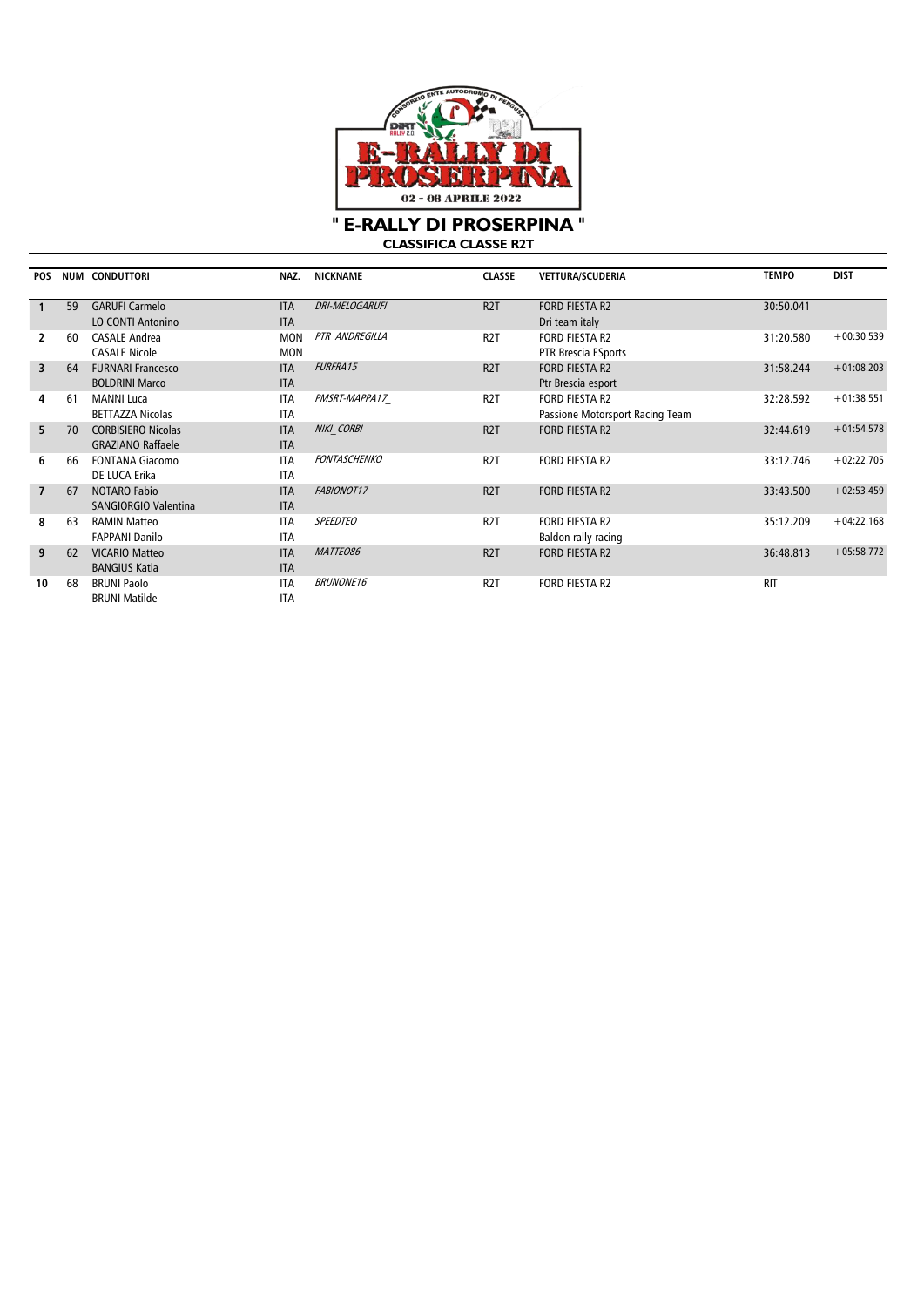

**CLASSIFICA CLASSE R2B** 

| <b>POS</b>     | NUM | <b>CONDUTTORI</b>         | NAZ.       | <b>NICKNAME</b>     | <b>CLASSE</b>    | VETTURA/SCUDERIA     | <b>TEMPO</b> | <b>DIST</b>  |
|----------------|-----|---------------------------|------------|---------------------|------------------|----------------------|--------------|--------------|
|                |     |                           |            |                     |                  |                      |              |              |
|                | 77  | <b>CRESTANI Davide</b>    | <b>ITA</b> | <b>DRLCRESTA</b>    | R2B              | PEUGEOT 208 R2       | 31:10.897    |              |
|                |     | <b>COMAZZETTO Michael</b> | <b>ITA</b> |                     |                  | Dirt rally Lazio     |              |              |
| 2              | 82  | <b>FERRARIO Marco</b>     | <b>ITA</b> | <b>DRA-EXTRAMRC</b> | R <sub>2</sub> B | OPEL ADAM R2         | 32:32.297    | $+01:21.400$ |
|                |     | <b>GRILLO Mirko</b>       | <b>ITA</b> |                     |                  | Demolizioni Ralliart |              |              |
| $\overline{3}$ | 73  | SABBATINI Nicola          | <b>ITA</b> | CONSUMO TERROSO     | R2B              | PEUGEOT 208 R2       | 32:50.210    | $+01:39.313$ |
|                |     | <b>MICHELI Roberto</b>    | <b>ITA</b> |                     |                  |                      |              |              |
| 4              | 75  | GIANNECCHINI Nicola       | <b>ITA</b> | NIKOLANIKO92        | R <sub>2</sub> B | PEUGEOT 208 R2       | 34:05.378    | $+02:54.481$ |
|                |     | <b>BERCHIOLLI Stefano</b> | <b>ITA</b> |                     |                  | 6 ganzo vai          |              |              |
| 5.             | 76  | PESCAGLINI Stefano        | <b>ITA</b> | <b>STEPANCIO</b>    | R2B              | PEUGEOT 208 R2       | 35:37.822    | $+04:26.925$ |
|                |     | <b>CORTOPASSI Silvia</b>  | <b>ITA</b> |                     |                  |                      |              |              |
| 6              | 72  | <b>ACCIAI Gianluca</b>    | <b>ITA</b> | GIAN LUCA30         | R <sub>2</sub> B | PEUGEOT 208 R2       | 36:48.683    | $+05:37.786$ |
|                |     | <b>BOSCHI Elena</b>       | <b>ITA</b> |                     |                  | <b>Bradipo</b>       |              |              |
| $\overline{7}$ | 74  | <b>DENTELLA Andrea</b>    | <b>ITA</b> | AND-PLAY87          | R2B              | PEUGEOT 208 R2       | 41:12.894    | $+10:01.997$ |
|                |     | <b>DENTELLA Marco</b>     | <b>ITA</b> |                     |                  | <b>MARACING</b>      |              |              |
| 8              | 71  | <b>CANZONE Enrico</b>     | <b>ITA</b> | <b>ENRY SONG</b>    | R <sub>2</sub> B | PEUGEOT 208 R2       | <b>RIT</b>   |              |
|                |     | $\cdots$                  | <b>ITA</b> |                     |                  |                      |              |              |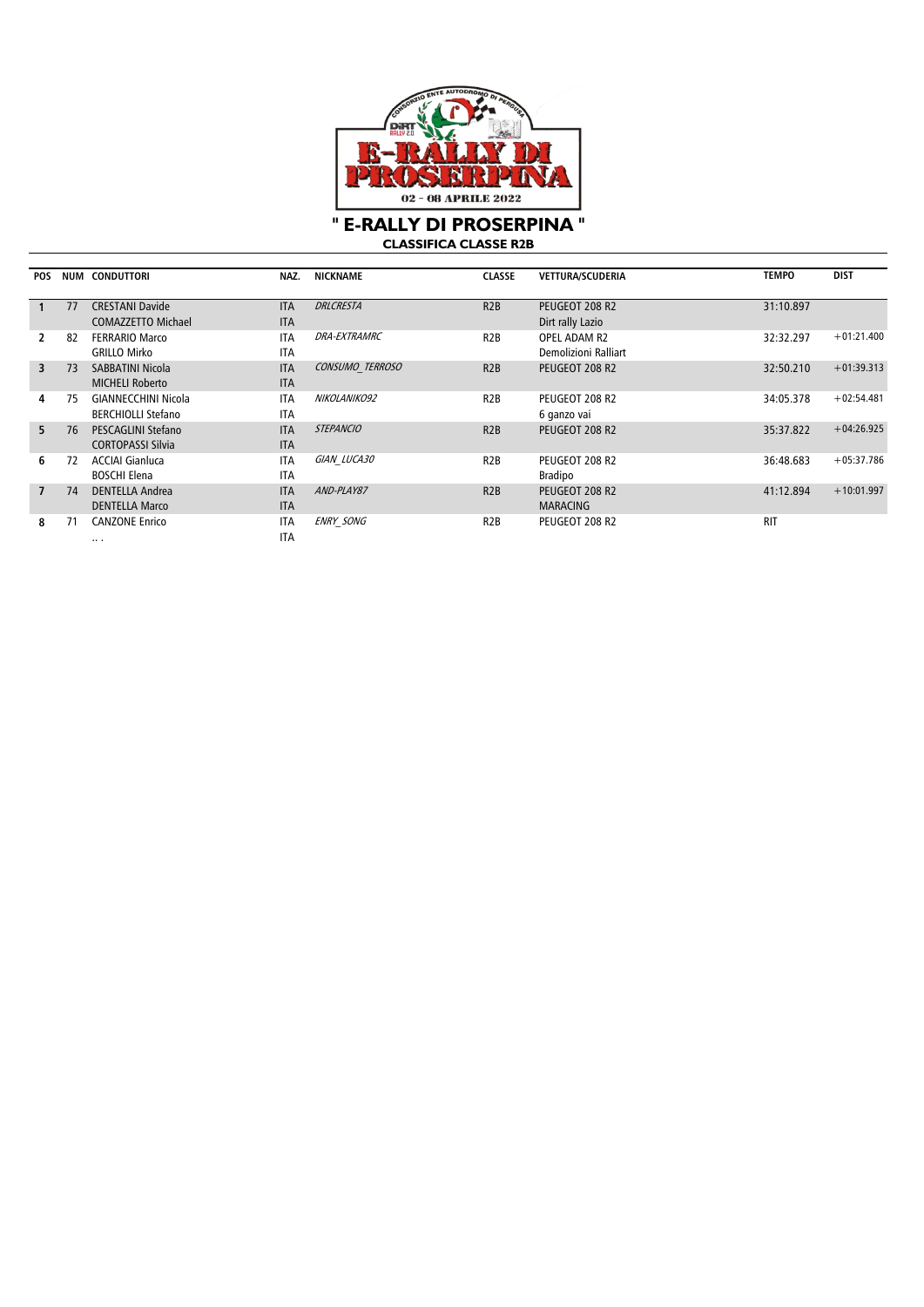

**CLASSIFICA CLASSE K11**

| <b>POS</b>     | NUM | <b>CONDUTTORI</b>                                    | NAZ.                     | <b>NICKNAME</b>        | <b>CLASSE</b>   | <b>VETTURA/SCUDERIA</b>                           | <b>TEMPO</b> | <b>DIST</b>  |
|----------------|-----|------------------------------------------------------|--------------------------|------------------------|-----------------|---------------------------------------------------|--------------|--------------|
|                | 87  | <b>PLUDA Michael</b><br><b>SUVAKIC Denis</b>         | <b>ITA</b><br><b>ITA</b> | MECHAMIC 38            | K11             | PEUGEOT 306 MAXI<br>PTR-Brescia Esports           | 30:22.241    |              |
|                | 88  | <b>BOLDRINI Marco</b><br><b>FURNARI Francesco</b>    | <b>ITA</b><br><b>ITA</b> | MARKOBUFERA84          | K11             | PEUGEOT 306 MAXI<br>P.T.R. Brescia esport         | 30:29.644    | $+00:07.403$ |
| 3              | 92  | LO PRESTI Giuseppe<br><b>ALAGNA Marco</b>            | <b>ITA</b><br><b>ITA</b> | <b>NESMYT</b>          | K11             | <b>VOLKSWAGEN GOLF KITCAR</b><br>Dirt Rally Lazio | 30:56.180    | $+00:33.939$ |
| 4              | 84  | <b>BARBIERI Fulvio</b><br><b>FERRARI Cristina</b>    | <b>ITA</b><br><b>ITA</b> | <b>FASTANDFULVIOUS</b> | K11             | SEAT IBIZA KIT CAR<br>Sosio Corse                 | 31:25.012    | $+01:02.771$ |
| 5.             | 90  | <b>GIORDANO Fabio</b><br><b>PROIETTI Gianluca</b>    | <b>ITA</b><br><b>ITA</b> | RALLYCARS24            | K11             | PEUGEOT 306 MAXI<br><b>GAMING TEAM 3.0</b>        | 33:52.418    | $+03:30.177$ |
| 6              | 83  | <b>PILLITTERI Antonio</b><br>PILLITTERI Stefano      | <b>ITA</b><br><b>ITA</b> | PILLIS94               | K11             | PEUGEOT 306 MAXI<br>P.s.Start                     | 35:01.149    | $+04:38.908$ |
| $\overline{7}$ | 85  | <b>PETRONE Daniele</b><br>PETRONE Diego              | <b>ITA</b><br><b>ITA</b> | PEZZO OSTRUITO         | K11             | PEUGEOT 306 MAXI<br><b>TEAM ROLLY</b>             | <b>RIT</b>   |              |
| 8              | 86  | <b>GIUSTETTI Luca</b><br><b>CINOTTO Luca</b>         | <b>ITA</b><br><b>ITA</b> | GPRALLY22              | K <sub>11</sub> | PEUGEOT 306 MAXI<br>Gliese                        | <b>RIT</b>   |              |
| 9              | 89  | <b>MVH Luca</b><br><b>LECLERC Charles</b>            | <b>ITA</b><br><b>MCO</b> | LUCAMVH2               | K11             | PEUGEOT 306 MAXI<br>Mvh                           | <b>RIT</b>   |              |
| 10             | 91  | <b>BORTOLETTO Federico</b><br><b>BORTOT Cristian</b> | <b>ITA</b><br><b>ITA</b> | <b>BORTOL13</b>        | K <sub>11</sub> | SEAT IBIZA KIT CAR                                | <b>RIT</b>   |              |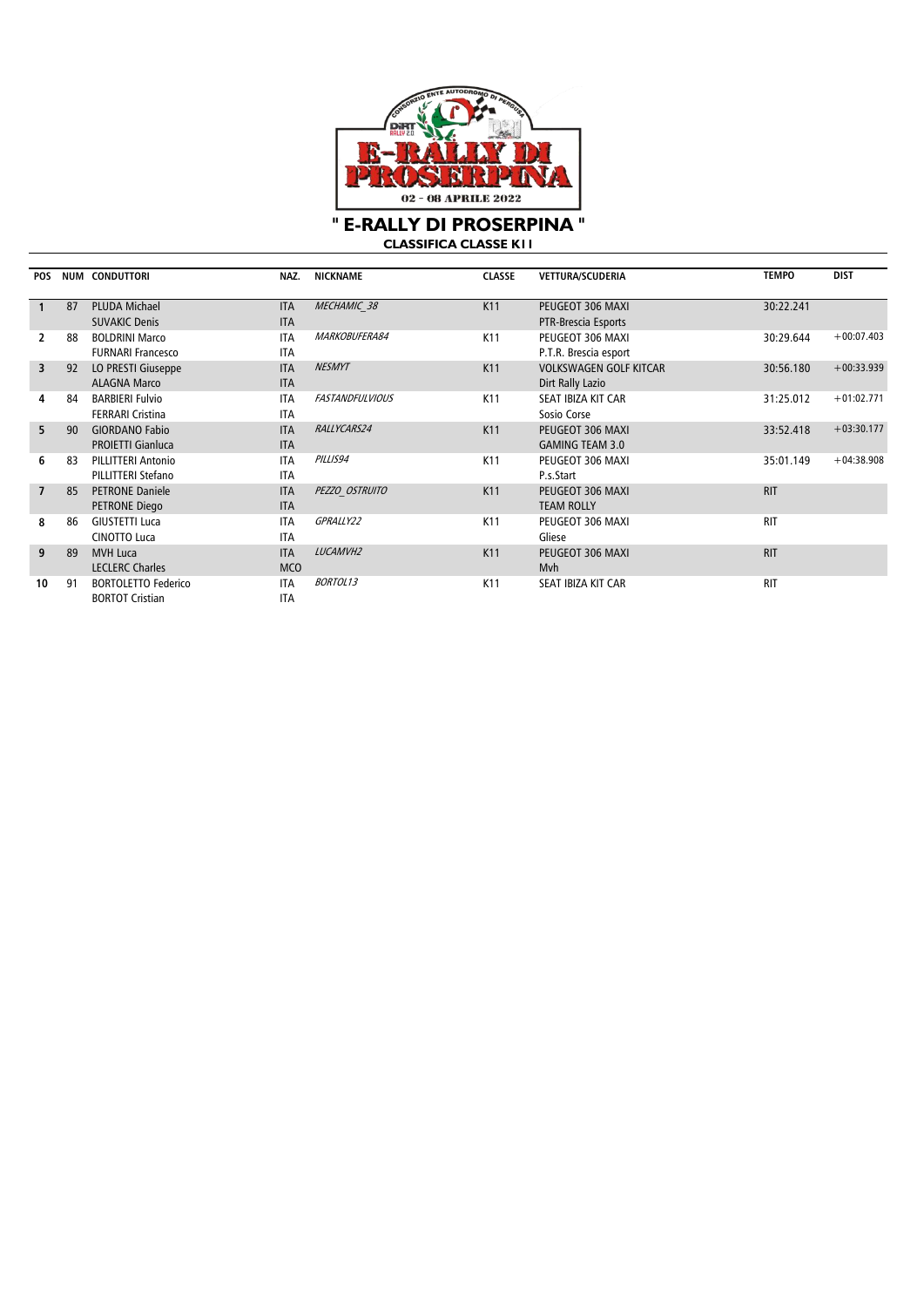

**CLASSIFICA CLASSE A8**

| <b>POS</b> |    | NUM CONDUTTORI                | NAZ.       | <b>NICKNAME</b>     | <b>CLASSE</b>  | <b>VETTURA/SCUDERIA</b>   | <b>TEMPO</b> | <b>DIST</b>  |
|------------|----|-------------------------------|------------|---------------------|----------------|---------------------------|--------------|--------------|
|            |    |                               |            |                     |                |                           |              |              |
|            | 95 | ARDIZZONE Nicolò              | <b>ITA</b> | NICOLO.ARDIZZONE    | A <sub>8</sub> | LANCIA DELTA HF INTEGRALE | 27:55.174    |              |
|            |    | <b>RODIGHIERO Mattia</b>      | <b>ITA</b> |                     |                | <b>QLASH Simracing</b>    |              |              |
|            | 94 | UFFREDI Marco                 | <b>ITA</b> | <i>OCRAM2005ITA</i> | A8             | LANCIA DELTA HF INTEGRALE | 28:31.624    | $+00:36.450$ |
|            |    | <b>BREA Sofia</b>             | <b>ITA</b> |                     |                | Audelta racing            |              |              |
| 3          | 96 | <b>COMPAGNUCCI Alessandro</b> | <b>ITA</b> | ALESCOM             | A <sub>8</sub> | LANCIA DELTA HF INTEGRALE | 29:28.750    | $+01:33.576$ |
|            |    | COMPAGNUCCI Andrea            | <b>ITA</b> |                     |                | Compagnucci racing team   |              |              |
| 4          | 93 | VITA Alessandro               | <b>ITA</b> | VITA CORSE          | A <sub>8</sub> | LANCIA DELTA HF INTEGRALE | 30:15.044    | $+02:19.870$ |
|            |    | SCIUMÈ Valentina              | <b>ITA</b> |                     |                | Dirt Favara corse         |              |              |
| 5.         | 98 | <b>DARIOLI Mauro</b>          | <b>ITA</b> | <b>ERKAI91</b>      | A <sub>8</sub> | LANCIA DELTA HF INTEGRALE | 33:00.536    | $+05:05.362$ |
|            |    | <b>VEDOVELLI Mauro</b>        | <b>ITA</b> |                     |                | Mont de l'ai Racing       |              |              |